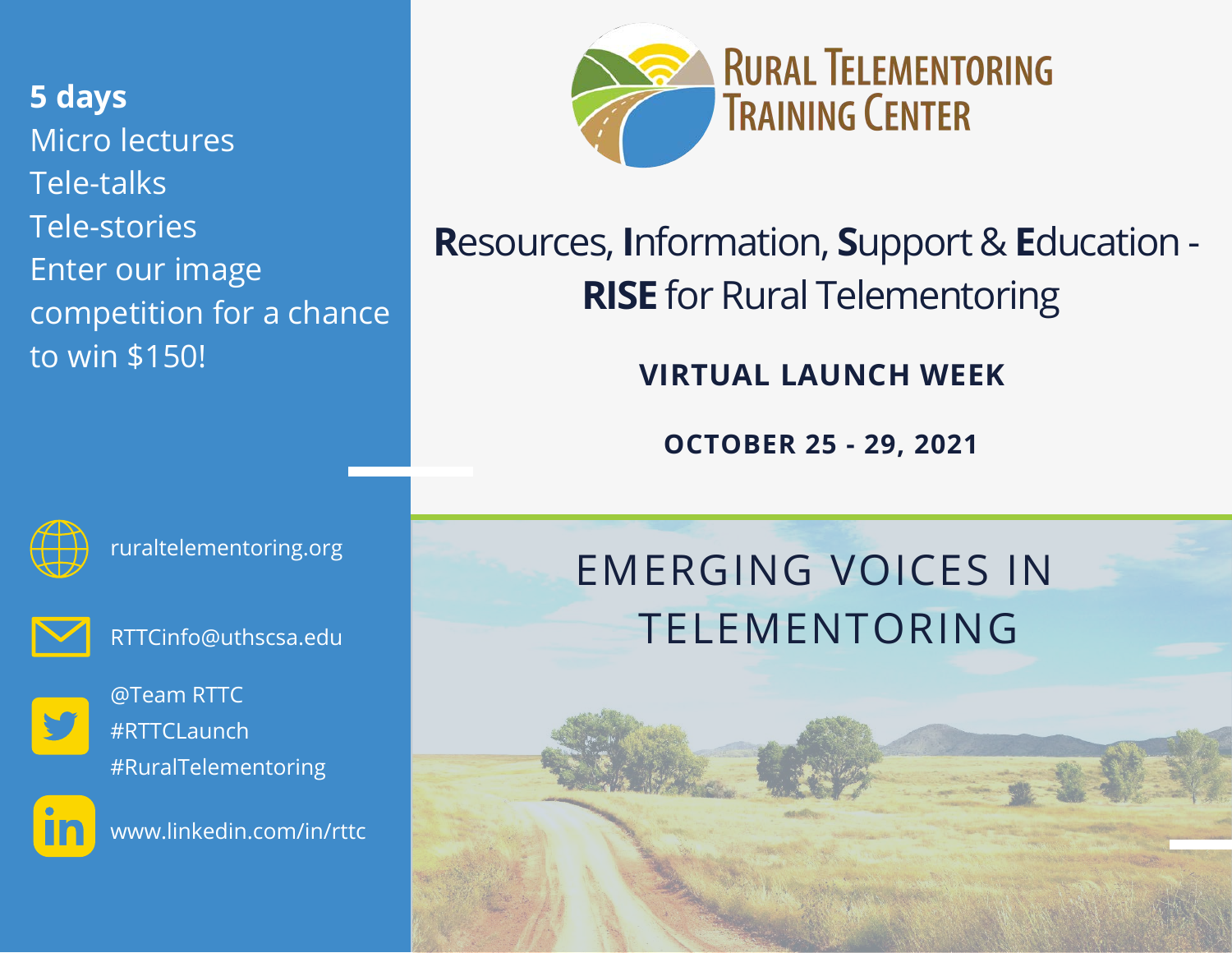| <b>MONDAY - OCTOBER 25</b>                                                                                                 |                                                             |                                                                                                                                           |                       |
|----------------------------------------------------------------------------------------------------------------------------|-------------------------------------------------------------|-------------------------------------------------------------------------------------------------------------------------------------------|-----------------------|
| 12:00pm - 1:00pm CST<br>Telementoring: What can it do for rural<br>health?                                                 |                                                             | 3:00pm - 4:00pm CST<br>What is TTA and how to make it work for you through the<br>RISE Rural Telementoring Program                        |                       |
| Waridibo Allison, MD, PhD                                                                                                  | Register: <b>here</b>                                       | Laura Potter, MSW, LCSW<br>Melanie Ogleton, MHSA, MPH                                                                                     | Register: <b>here</b> |
| <b>TUESDAY - OCTOBER 26</b>                                                                                                |                                                             |                                                                                                                                           |                       |
| 11:00am - 12:00pm CDT                                                                                                      |                                                             | 2:00pm - 3:00pm CST                                                                                                                       |                       |
| Telementoring: A federal and rural perspective                                                                             |                                                             | RISE for rural telementoring: Our story so far                                                                                            |                       |
| Kerri Cornejo, MPH                                                                                                         | Register: <b>here</b>                                       | Andrea Rochat, MFA<br>Trisha Melhado, MPH                                                                                                 | Register: <b>here</b> |
| <b>WEDNESDAY - OCTOBER 27</b>                                                                                              |                                                             |                                                                                                                                           |                       |
| 12:00pm - 1:00pm CDT                                                                                                       |                                                             | 3:00pm - 4:00pm CDT                                                                                                                       |                       |
| The Tribal Community Health Provider Project:<br>Advancing Tribal Health Aides among the Northwest                         |                                                             | Adapting Community Health Clubs for virtual Community<br>Health Worker training                                                           |                       |
| Carrie Sampson-Samuels, BS                                                                                                 | Register: <b>here</b>                                       | Jason Rosenfeld, DrPH, MPH<br>Esmeralda Ibarra, BS, CHW<br>Janie Escareno, CHW-I                                                          | Register: <b>here</b> |
| <b>THURSDAY - OCTOBER 28</b>                                                                                               |                                                             |                                                                                                                                           |                       |
| 12:00pm - 1:00pm CDT                                                                                                       |                                                             | 2:00pm - 3:00pm CDT                                                                                                                       |                       |
| Improving rural health recruitment and retention through<br>telementoring: Leveraging lessons learned from the<br>pandemic |                                                             | Remotely bridging the gaps: Utilizing Peer Recovery Support &<br>Telementoring to Increase Access to the Multiple Pathways of<br>Recovery |                       |
| Chris Salyers, DHSc                                                                                                        | Register: <b>here</b>                                       | Shawn Wright, BS                                                                                                                          | Register: <b>here</b> |
| <b>FRIDAY - OCTOBER 29</b>                                                                                                 |                                                             |                                                                                                                                           |                       |
| 10:00am - 11:30pm CDT<br>Moderated by: Waridibo Allison, MD, PhD                                                           |                                                             | Coming together to transform rural health with telementoring: Panel discussion with leaders in rural health                               |                       |
| Pedro Coronado, CHW<br>Penny Flores, PhD, RN                                                                               | Meghan O'Connell, MD, MPH<br>Patricia Rodriguez, MPAS, PA-C | Manuel Sanchez, LPC<br>Jennifer Van Syckle, MA, RDMS, RVT                                                                                 |                       |
| "What rural means to me" - Image competition winners announced!                                                            |                                                             |                                                                                                                                           | Register: <b>here</b> |
|                                                                                                                            |                                                             |                                                                                                                                           |                       |

A

 $\overline{\mathsf{A}}$ 

 $\overline{L}$ 

N

H

N

D

A